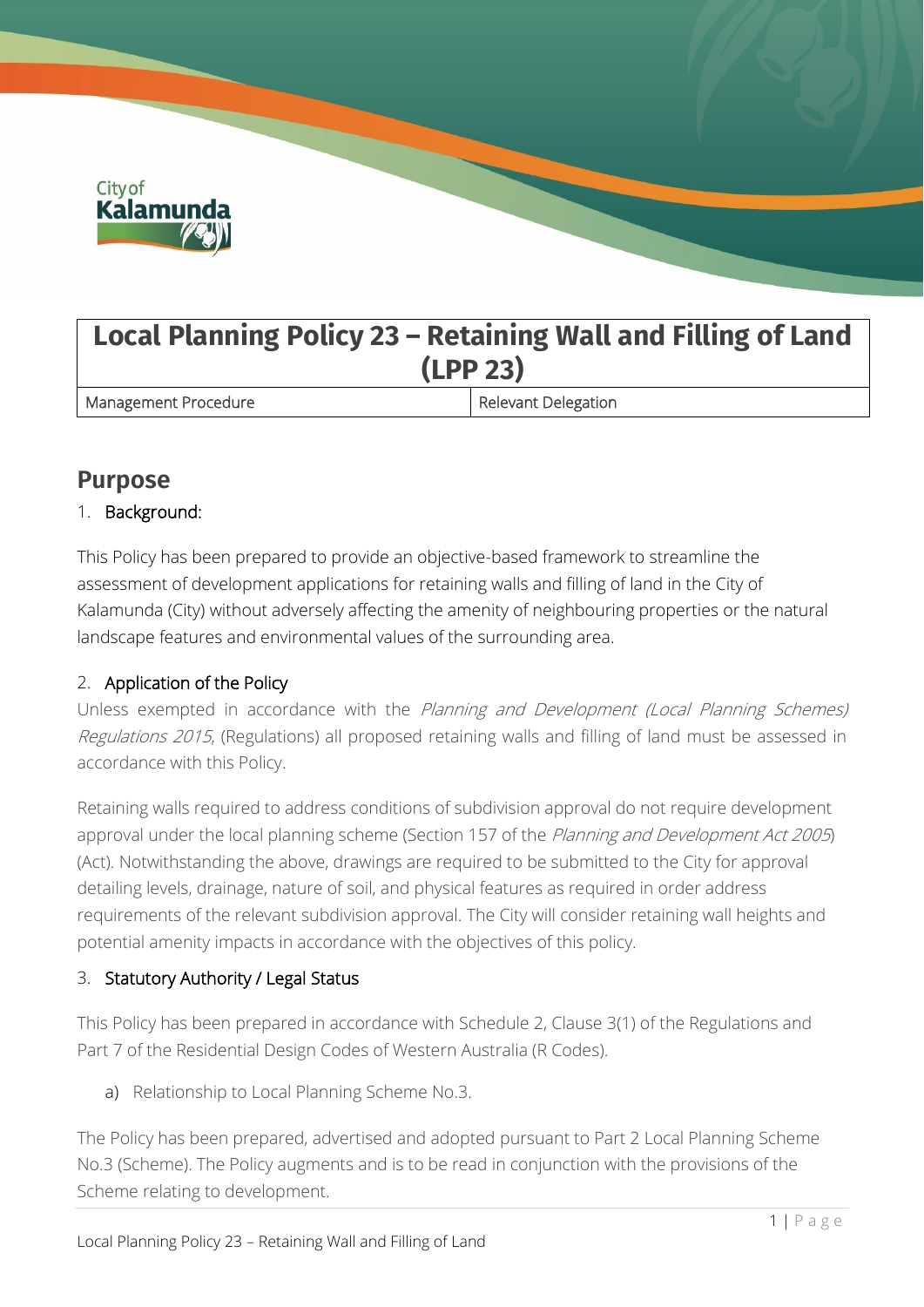

If there is a conflict between this Policy and LPS3, the Scheme prevails.

b) Relationship to other state planning/ development control policies.

This Policy has due regard to and should be read in conjunction with the following state planning policies:

- i. State Planning Policy 1 State Planning Framework.
- ii. State Planning Policy 7.3 Residential Design Codes.
- iii. State Planning Policy 3.7 Planning in Bushfire Prone Areas.
- iv. State Operational Planning Policy Liveable Neighbourhoods.
- c) This Policy must be read in conjunction with City of Kalamunda Local Planning Policies.

Local Planning Policies relevant to this policy are:

- i. Local Planning Policy 15 Outbuildings and Sea Containers
- ii. Local Planning Policy 11 Public Notification of Planning Proposals
- iii. Local Planning Policy 13 Street Fencing, Wall and Gate Policy
- iv. Local Planning Policy 8 Retention and Upgrade of Grouped Dwellings.
- v. Local Planning Policy 9– Dual Density Design

### 4. Policy objectives

The objectives of this Policy are to:

- a) To ensure Retaining Walls and Filling of Land maintains the amenity and character of the areas where they are proposed;
- b) Minimise the impacts of retaining walls and fill on the natural environment and landscape; and
- c) To streamline the assessment process for Retaining Walls and Filling of Land.

### 5. Definitions

Natural ground level – the levels on a site which precede the proposed development, excluding any site works unless approved by the decision maker or established as part of subdivision of the land preceding development.

Wall height – the vertical distance from the natural ground level at the boundary immediately adjacent to the retaining wall to the top of the retaining wall.

Retaining wall – means a wall constructed in brick, stone, concrete or limestone material designed to retain soil.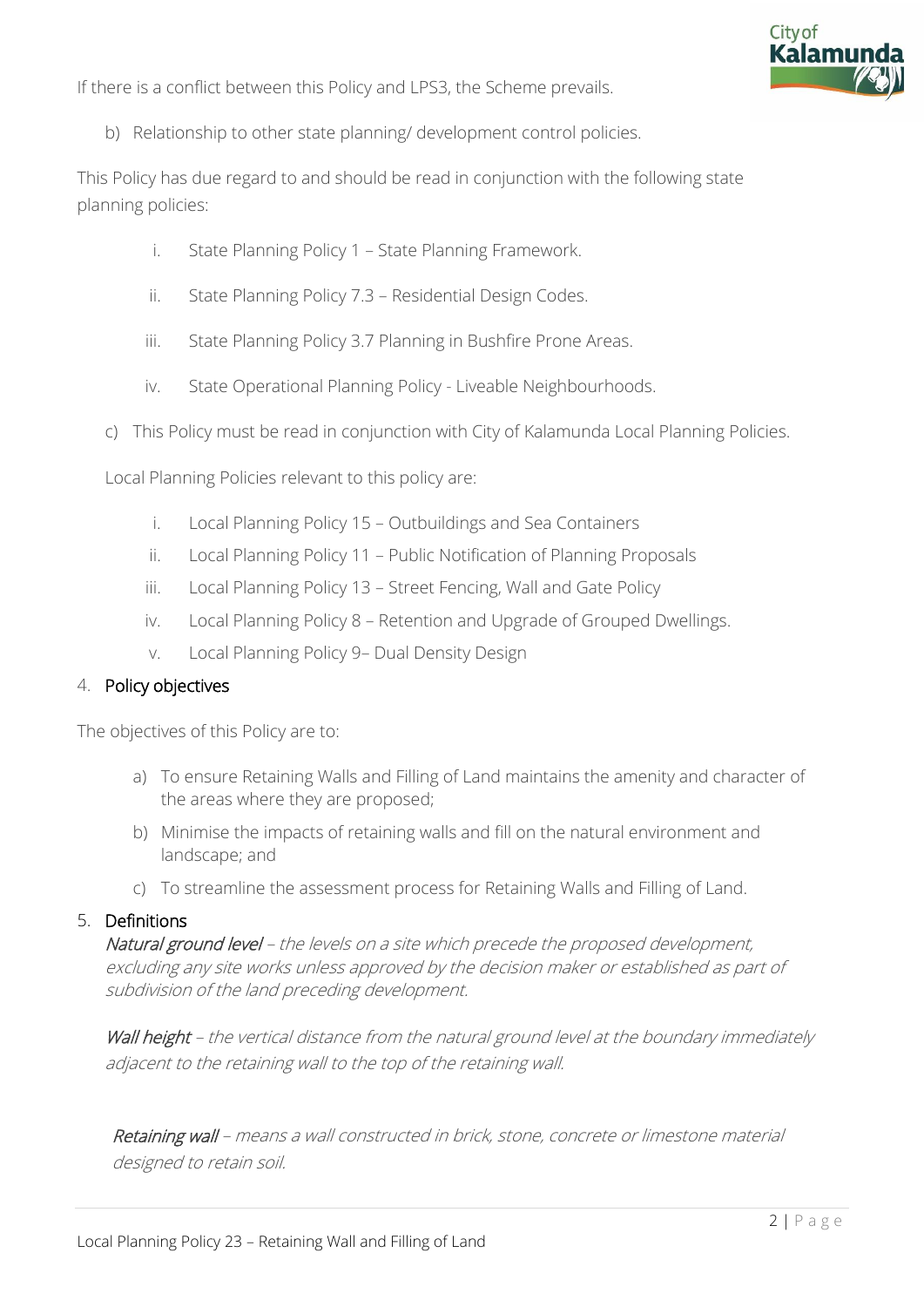

Terracing – means the creation of one or more raised sections of earth with vertical or sloping sides and flat levels formed across a site.

# **Policy Statement**

### 1. Development Approval

A retaining wall is exempt from requiring development approval where it meets the following deemed to comply requirements:

- a) Is less than 0.5 metres in height; or
- b) If greater than 0.5 metres in height, is setback from the lot boundary in accordance with Clause 6.7 of the Explanatory Guidelines of the R Codes.

All retaining walls must be designed by a suitably qualified structural engineer.

Filling of land is considered 'development' (works) and requires development approval.

### 2. Existing Amenity

Development Applications must demonstrate acceptable impact with regard to:

- a) Streetscape;
- b) Visual Privacy;
- c) Scale;
- d) Overshadowing; and
- e) Streetscape and Urban Design.

### 3. Wall Heights

Development Applications must demonstrate acceptable impact with regard to:

- a) Building design consistent with the prevailing streetscape;
- b) Bulk and scale in the context of the development;
- c) Setbacks consistent with prevailing streetscape;
- d) Balance of cut and fill; and
- e) Walls consistent with elements 6.2 (a-d) of this policy must be terraced for any sections of retaining wall which exceed 1.0 metre in height from natural ground level.

### 4. Landscaping

Development Applications must demonstrate acceptable design with regard to:

a) Landscaping, a Landscape Plan is to be provided for consideration prior to determination;